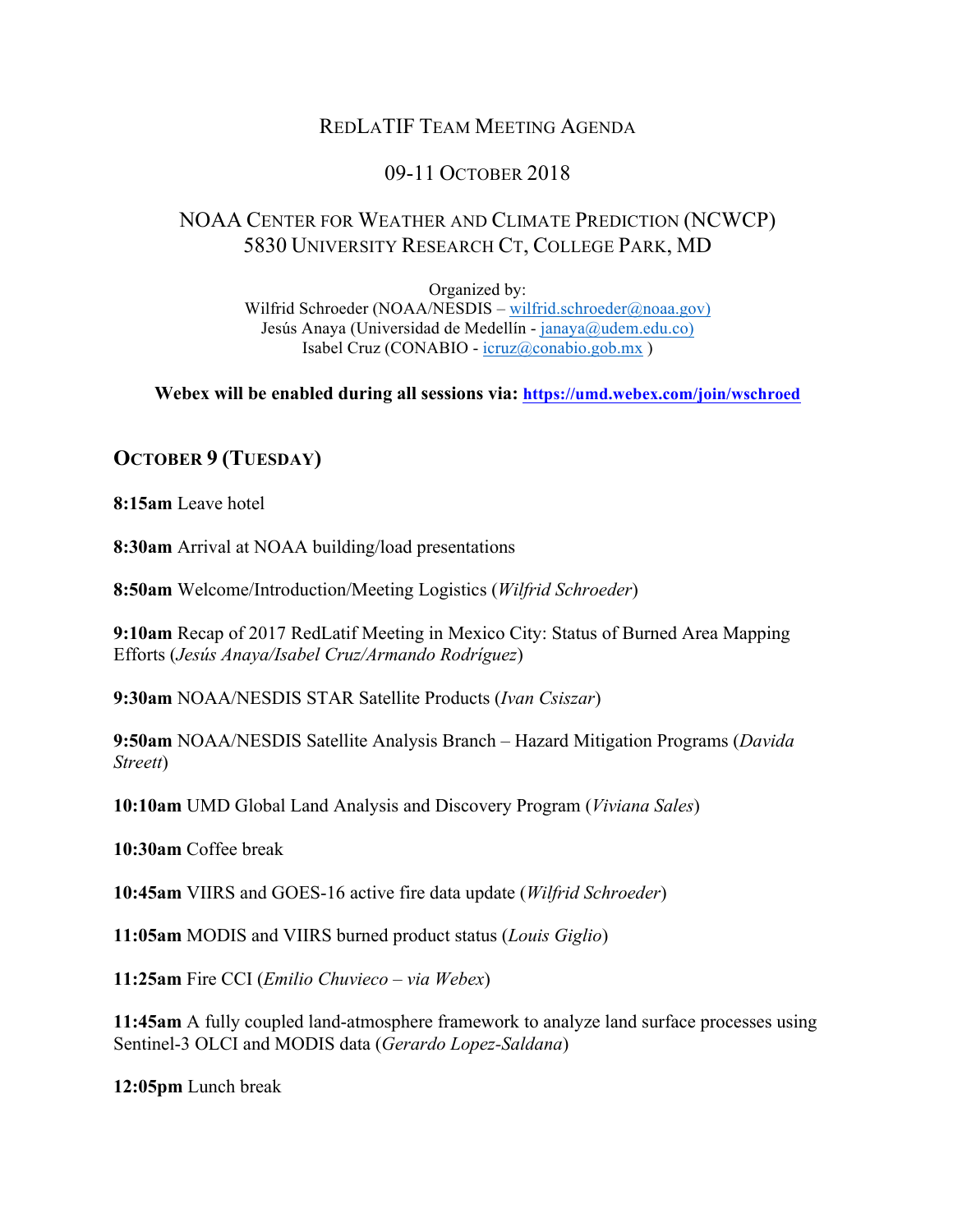**1:30pm** Burned area detection based on time-series analysis in a cloud computing environment (*Jesús Anaya*)

**1:50pm** Session on GEE-burned area model for Latin America (*group activity led by Jesús Anaya and Armando Rodriguez*)

#### **3:50pm Coffee break**

**4:00pm** Advances in the forest fire early warning system in CONABIO (*Isabel Cruz*)

**4:20pm** Active fire detection from the GOES-ABI: preliminary results from Mexico (*Lilia de Lourdes*)

**4:40pm** Actualización del Sistema de monitoreo del INPE (*Fabiano Morelli*)

**5:00pm** Wrap up day 1

**5:15pm** Return to hotel

**7:00pm** Social dinner at nearby restaurant

# **OCTOBER 10** (WEDNESDAY)

**8:15am** Leave hotel

**8:30am** Arrival at NOAA building/load presentations

**8:50am** Strategies for fire monitoring in Central Argentina (*Nicolas Mari*)

**9:10am** Herramientas de apoyo para la toma de decisiones. Sección de Análisis y Predicción Incendios Forestales (CONAF) (*Jordi Brull*)

**9:30am** CIAF - IGAC, Support to the management of forest fire risk knowledge in Colombia (*Alexander Ariza*)

**9:50am** Group discussion on user requirements, data access, other considerations

**10:15am** Coffee break

**10:30am** tour of the NOAA building

**12:00pm** Lunch break